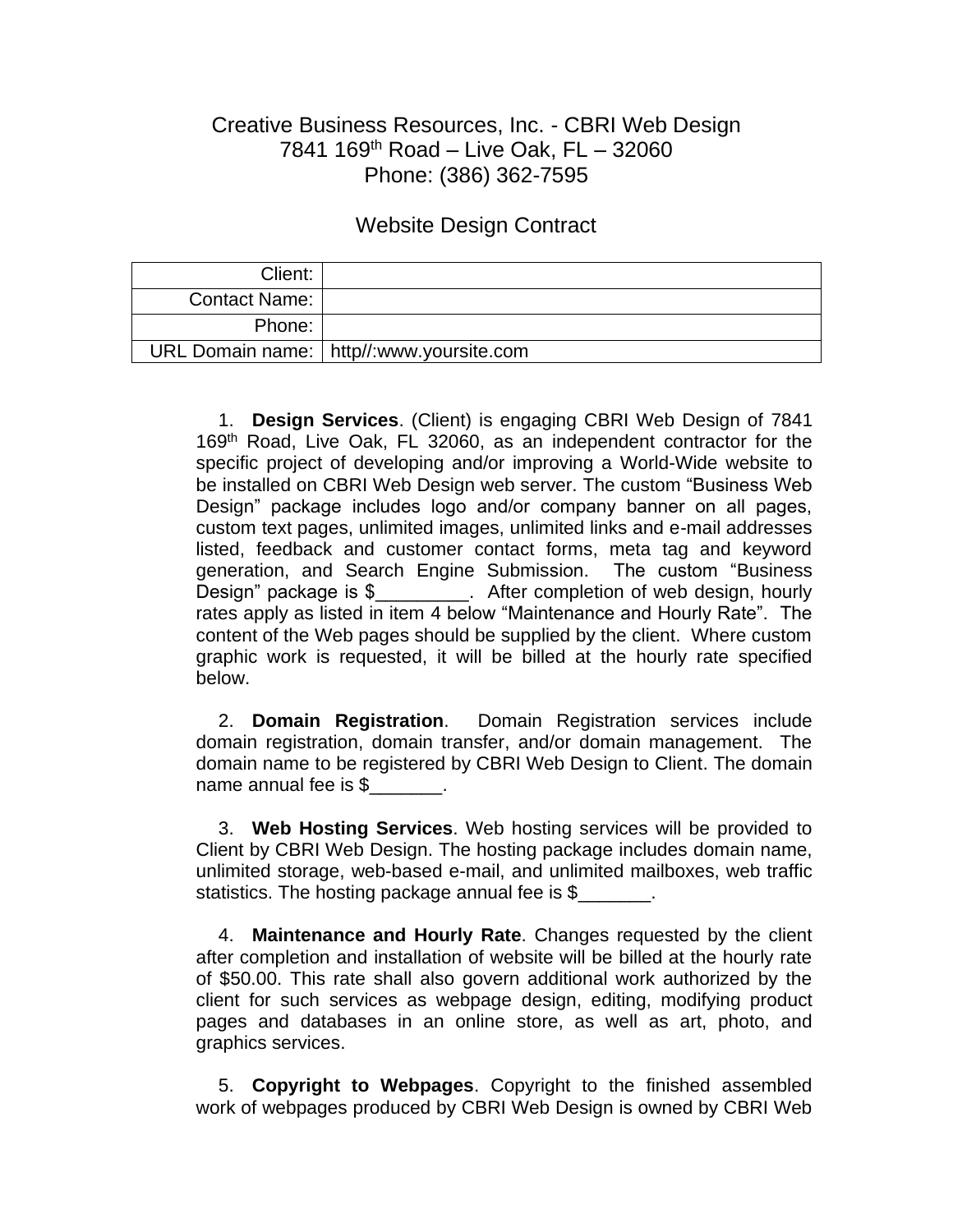Design. Upon final payment of this contract, the client is assigned rights to use as a website the design, graphics, and text contained in the finished assembled website. Rights to photos, graphics, source code, work-up files, and computer programs are specifically not transferred to the client, and remain the property of their respective owners. CBRI Web Design and its subcontractors retain the right to display graphics and other Web design elements as examples of their work in their respective portfolios.

6. **Copyrights and Trademarks**. The client represents to CBRI Web Design and unconditionally guarantees that any elements of text, graphics, photos, designs, trademarks, or other artwork furnished to CBRI Web Design for inclusion in web pages are owned by the client, or that the client has permission from the rightful owner to use each of these elements, and will hold harmless, protect, and defend CBRI Web Design and its subcontractors from any claim or suit arising from the use of such elements furnished by the client.

7. **Completion Date**. CBRI Web Design and the client must work together to complete the website in a timely manner. We agree to work expeditiously to complete the website by targeted date of (within 4 weeks of initial down payment.).

8. **Payment of Fees**. Fees to CBRI Web Design are due and payable on the following schedule: 50% non-refundable deposit upon signing this contract. The remaining 50% is due when the web pages have been constructed according to the client's original specifications and approved for publishing. Upon receipt of deposit, custom design work begins. Within 2 weeks of start date, a working draft is submitted for client review. Client then has 7 business days to request edits and design changes. CBRI Web Design will perform requested edits and design changes and submit final draft for approval within 7 to 10 business days; depending on scope of requested edits. Once all parties are satisfied with the resulting website, CBRI Web Design will collect remaining 50% and publish live website; any additional changes after live publication will be subject to the hourly rate of \$50.00. Fees to Creative Business Resources, Inc. (CBRI) are due and payable upon receipt. All payments will be made in US funds. Payments must be made promptly. Delinquent bills will be assessed a \$25 charge if payment is not received within 10 days of the due date. If an amount remains delinquent 30 days after its due date, an additional 5% penalty will be added for each month of delinquency. CBRI reserves the right to remove Web pages from viewing on the Internet until final payment is made. In addition, there is a \$500.00 charge due and payable in advance to reinstate the web pages to an active status. In the event collection proves necessary, the client is responsible to pay all fees incurred by that process. Please pay on time.